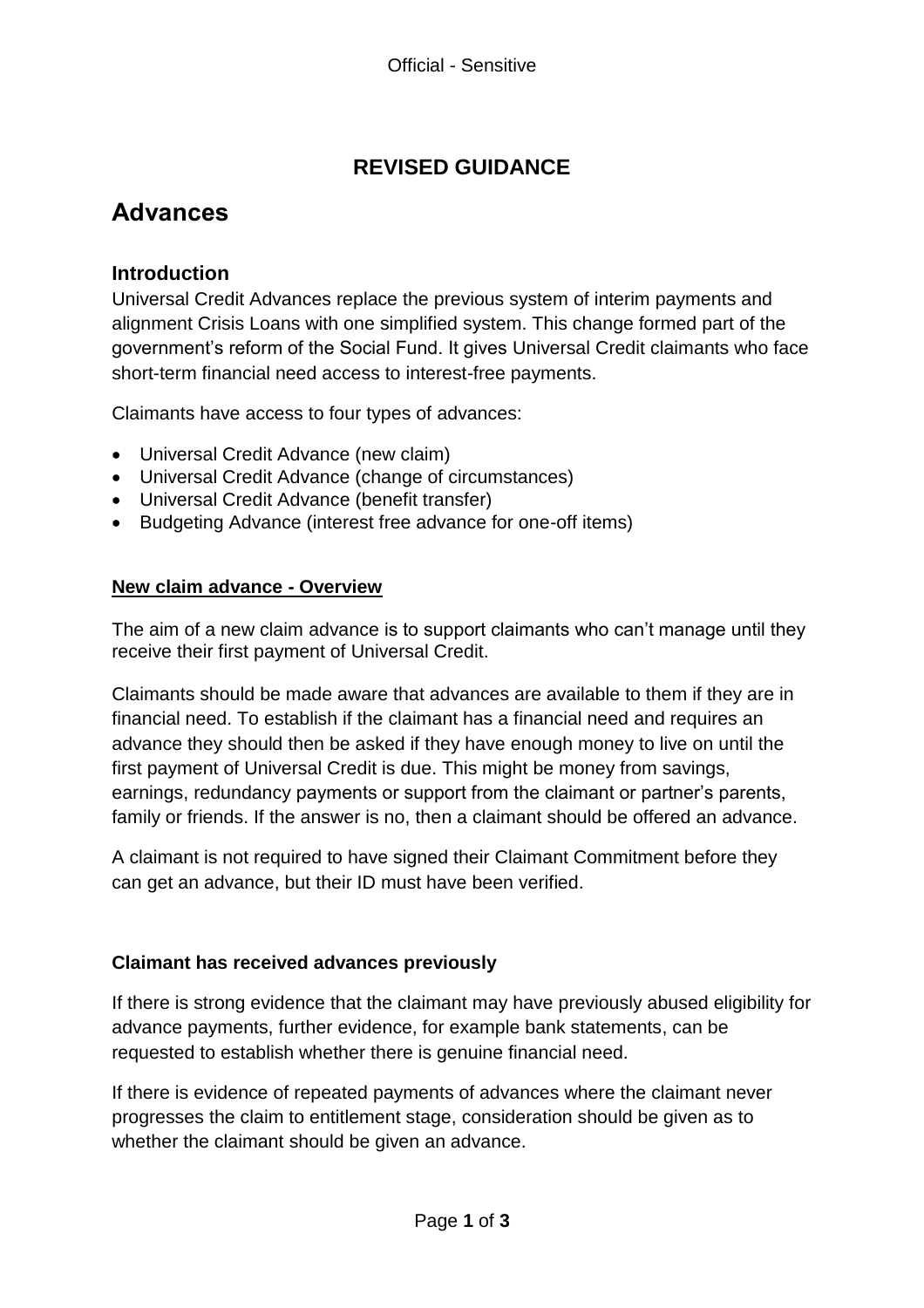## **Timescales**

payment during their initial interview. Claimants should be asked whether they can manage until their first Universal Credit

payment during their initial interview.<br>If at that point the claimant considers that they do not need an advance, they may then ask for an advance at any point during their first assessment period. See also Change of Circumstances

#### **Amounts**

 in 50% of their overall estimated entitlement). The claimant should be informed of the maximum amount they are entitled to (based

To guard against hardship, the repayment amount will be no more than the equivalent of 40% of the claimant's Universal Credit Standard Allowance.

 The claimant should be offered support to calculate the most appropriate amount of advance payment, based on their monthly outgoings and their ability to repay it over the next six months.

 The aim is to pay only one new claim advance so it is important to get the amount the claimant needs right. By exception a claimant may receive an advance and then subsequently consider they need more, in these cases it is possible for them to have an additional new claim advance, providing the total remains within their maximum entitlement.

#### **Recovery**

Claimants should be informed that they have six months to repay the advance (i.e. the maximum period).

 During the recovery of the advance there may be exceptional circumstances (e.g. a payments for up to 3 months. Full recovery must be completed within 9 months. child going into hospital, resulting in unexpected regular bus / taxi fares for parents to visit) that mean that recovery over six months will push the claimant into genuine hardship. In these circumstances, a DM can consider making an offer to defer

## **Payment**

 Advances are paid by BACS transaction into the account that the claimant is using for their Universal Credit claim in three working days.

 If a payment is needed more quickly, provision can be made for a same day Faster Electronic payment. These should only be made where there are exceptional circumstances that require this, for example, where the claimant does not have enough money to last until the advance is paid.